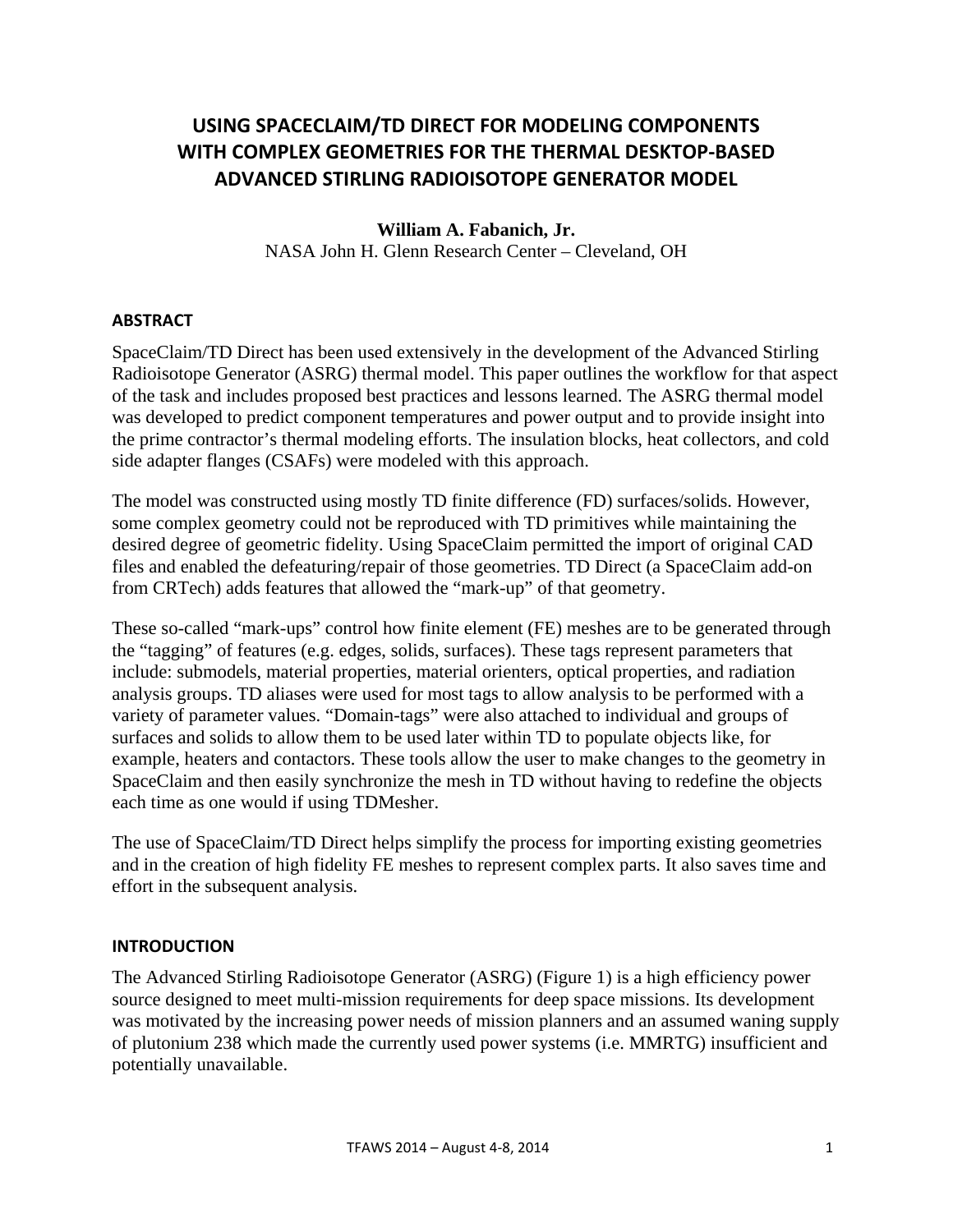The ASRG differs from previous systems in that it is a dynamic power source – it has moving parts. It is built around the Advanced Stirling Converter (ASC) developed by Sunpower, Inc. for the NASA Glenn Research Center (GRC). This device, which consists of a free-piston Stirling engine integrated with a linear alternator, converts heat generated by the nuclear decay of plutonium into electricity.

A detailed overview of the design and function of the ASRG is not presented in this document. For more information, please refer to *Development of Advanced Stirling Radioisotope Generator for Space Exploration* [Ref. 1].



**Figure 1. ASRG Engineering Unit Test Rig at GRC Stirling Lab.** 

The ASRG thermal model was constructed using mostly Thermal Desktop (TD) finite difference (FD) surfaces/solids. However, some complex geometry could not be reproduced with TD primitives and still maintain the desired degree of geometric fidelity. Using SpaceClaim permitted the import of original CAD files, which were a combination of Pro/Engineer and SolidWorks files, and allowed the defeaturing/repair of those geometries. TD Direct (a SpaceClaim add-on from CRTech) adds features that allow the thermal-related "mark-ups" of that geometry for subsequent import directly into the TD drawing file.

Three components/assemblies were imported and meshed using SpaceClaim and CRTech TD Direct. These included: the heat collector, a component for conducting heat from the general purpose heat source (GPHS) to the Advanced Stirling Converter (ASC); the cold side adapter flange (CSAF), a complex assembly providing a conductive heat path from the ASC to the housing (radiator); an insulation block, an assembly of eight components that insulate the GPHS.

Below, Figure 2 shows the basic internal arrangement of these components.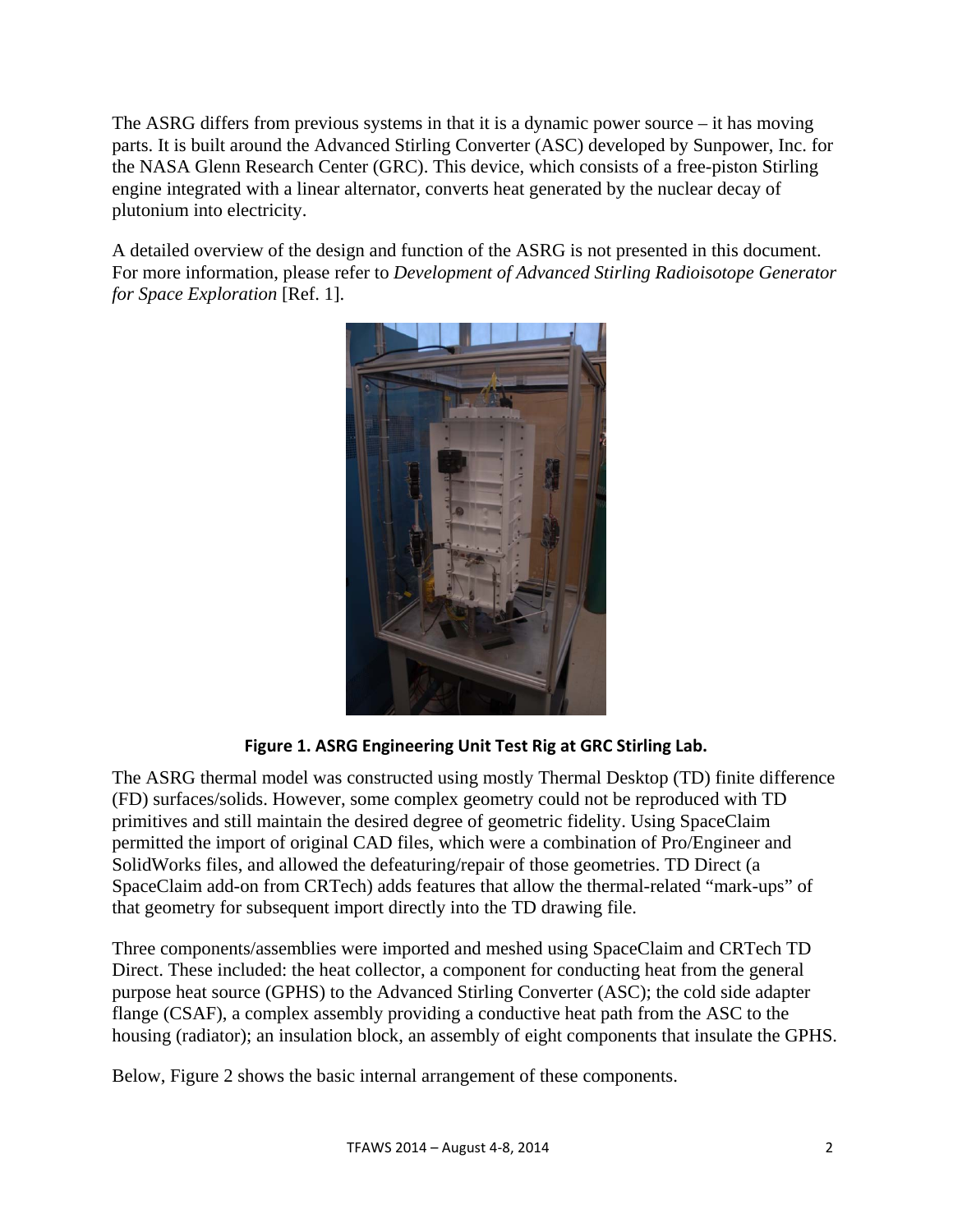

**Figure 2. ASRG Thermal Desktop Model Cutaway.**

#### **SOFTWARE**

The Thermal Desktop (TD) and Systems Improved Numerical Differencing Analyzer (SINDA) thermal modeling tools were selected for developing the ASRG thermal model. Both are widely used at NASA and within the aerospace industry for spacecraft, payload, subsystem, and component level thermal modeling. Additionally, SpaceClaim was used for geometry import, modification, repair, and defeaturing for parts and assemblies where high geometric fidelity was to be preserved. CRTech TD Direct, an add-on to SpaceClaim, provides the capability to mesh and integrate these parts and assemblies into a TD model.

### Thermal Desktop

Thermal Desktop (TD) provides a graphical user interface for creating SINDA thermal models. To facilitate this, TD runs in the AutoCAD environment. Here, the user has access to the features of AutoCAD for creation or import of geometries which can be used for generating solids and surfaces for a TD thermal model. Additional tools for directly creating finite difference (FD) nodes, surfaces, and solids or for converting AutoCAD natives are available with the TD installation.

Broadly used within the NASA and aerospace thermal community, additional information about TD and its features can be found in *Thermal Desktop User's Manual* [Ref. 2].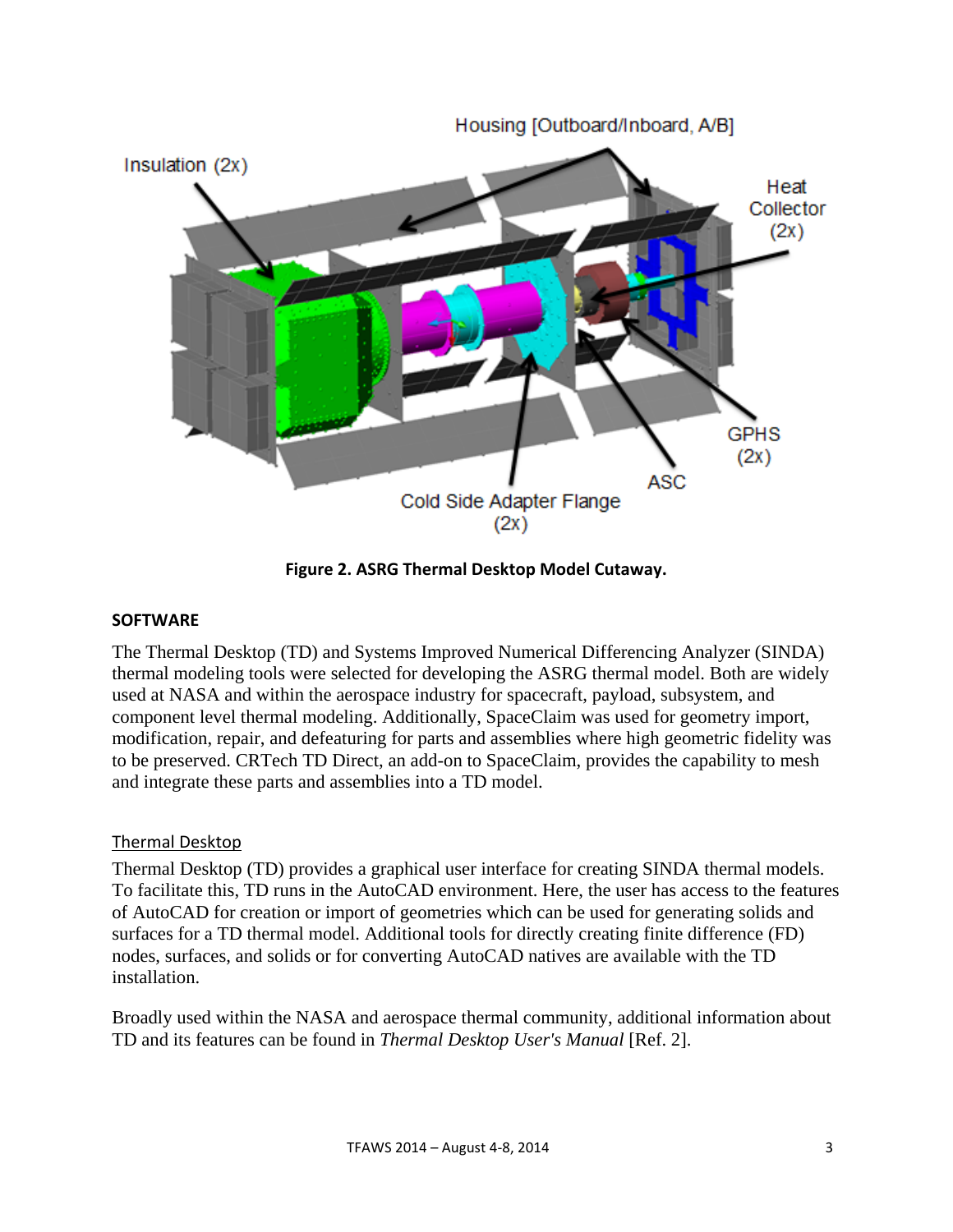### SpaceClaim Engineer & TD Direct

Often it is desirable to import an existing CAD geometry into TD and convert it to a FD solid/surface or to use it as a scaffolding to lay down TD generated geometries on top. This can accelerate the process of generating a model (as opposed to starting from scratch) or help to maintain some level geometric fidelity with the actual hardware. In addition to these techniques, TD possesses a native FE mesher called TDMesh.

TDMesh is an integrated feature of TD. It is a tri/tet object-level mesher that can be used for creating FE meshes when greater geometric fidelity is required. However, as outlined in Ref. 2, its capabilities are limited when meshing assemblies, automatically updating meshes after their initial creation, or having control over local mesh features and specifying different element types.

Due to the inherent limitations of this tool in some situations, SpaceClaim Engineer and CRTech TD Direct are offered.

SpaceClaim is a direct modeling tool used to natively produce geometries or to import geometries from other modeling software (e.g. Pro/E) for repair and defeaturing/simplification prior to export into TD. With the addition of the SpaceClaim add-on CRTech TD Direct (formerly known as CRTech Thermal Adaptor), there are additional features that allow the thermal analyst to mark-up geometries (edges, faces, solids) with Thermal Desktop information (tags) prior to export and meshing in a the TD model. This process uses the TD Direct FE mesher – SCMesh – which overcomes the shortcoming of TDMesh as described above.

#### **PROCESS OVERVIEW**

Often a thermal analyst is provided CAD models, in various formats, for information about the hardware to be modeled. Some of the challenges in this include: the thermal analyst being unable to open a particular format because they lack that software, the inclusion of thermally irrelevant details, and not receiving the most up-to-date versions of the CAD.

The CAD might be used for information only: the analyst can use the data gleaned from the CAD to produce from scratch a model consisting of AutoCAD/Thermal Desktop generated geometries. The CAD can also be imported in some cases (if your version of AutoCAD can open that format) directly into the model drawing file. If so, this imported geometry can be used in two ways: as a scaffolding to lay down TD FD surfaces or solids or use TDMesh to directly mesh the geometry. Typically, a process of simplification and preparation of an imported geometry in needed before utilizing TDMesh (e.g. the removal of small holes, fillets).

With the addition of SpaceClaim Engineer and the CRTech TD Direct add-on to the workflow, additional capabilities to import and repair/simplify/defeature geometries, and generate and customize FE meshes within the TD environment are available. Based on the author's experience of employing these new tools in the modeling of the ASRG, three major benefits were realized. One, this process affords gains in speed and ease of import of existing geometries over the more traditional methods described above as well as adding additional capabilities for preparing those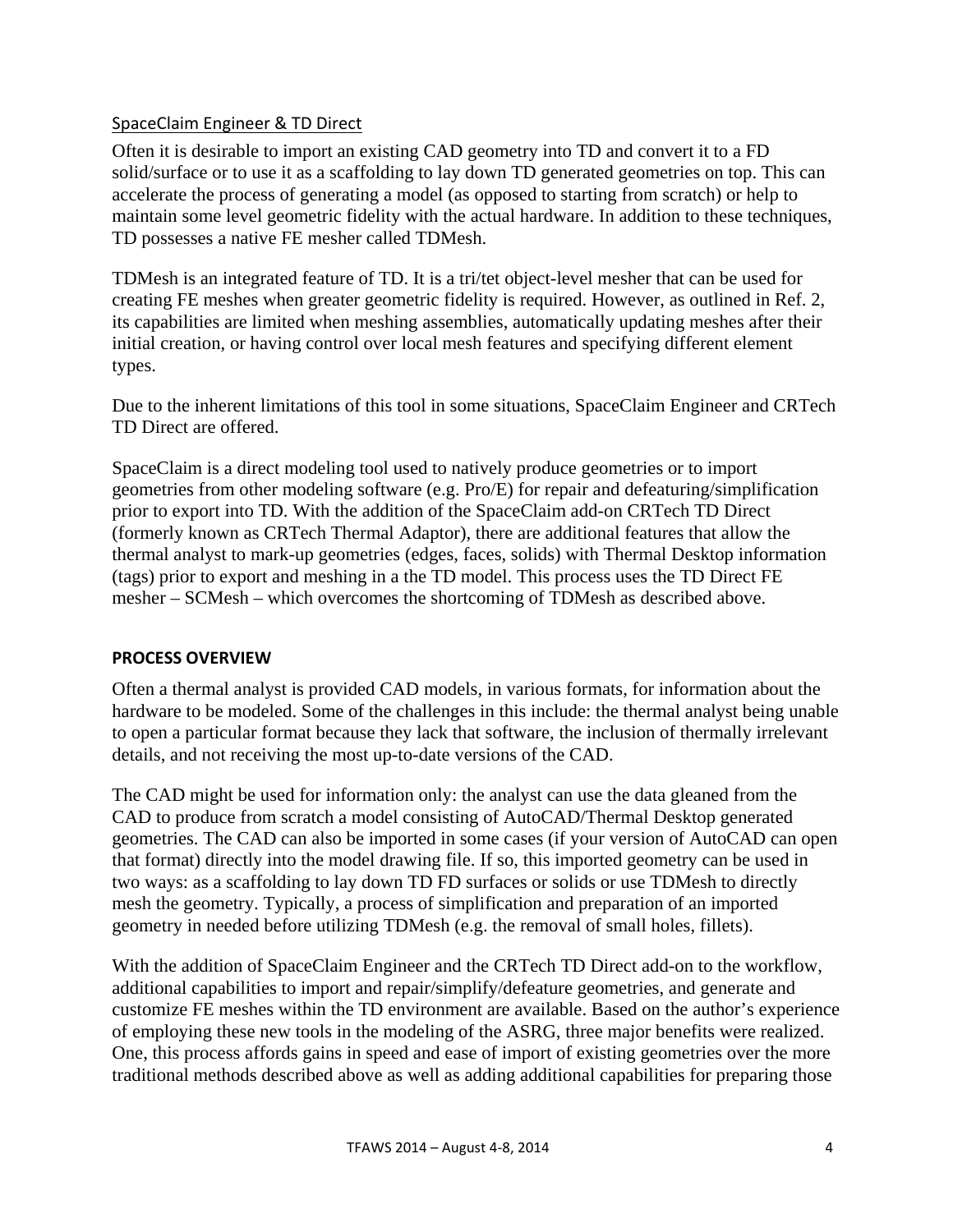geometries that were previously too difficult or impossible to work with for meshing. Second, due to the additional features of SCMesh, it is possible to maintain high geometric fidelity in areas of interest while having better control over the total node/element count. Lastly, the ability to update FE meshes in TD without losing and having to redefine network objects is added (this also includes being able to alter the CAD in SpaceClaim and automatically update and remesh its representation in TD.)

Below, the basic process for using SpaceClaim and CRTech TD Direct for TD thermal modeling is outlined followed in the next section by ASRG specific examples.

Additional information on the traditional techniques and the new SpaceClaim-based methods can be found in *Thermal Desktop Advanced Modeling Guide* [Ref. 3].

#### Importing into SpaceClaim

As mentioned before, a thermal analyst typically has to deal with receiving CAD files in a multitude of formats. SpaceClaim has the ability to open a number of commonly used formats natively. In addition, there are two 'Data Exchange' packages available to increase the number of compatible formats. (A complete list can currently be found on the SpaceClaim website.)

The non-SpaceClaim CAD document is imported into an open SpaceClaim document. There are various options available and these are accessible through an 'Options' button found on the 'Open' dialog box. It is recommended based on the author's experience that users also select the 'Check Geometry' check box also located on the 'Open' dialog box. This helps simplify the import process and allows the software to automatically deal with any issues that arise during import. The software will alert the user to any problems with the imported geometry that the user will have to address manually before tagging and meshing can be done.

'Import Options' allow the user to select (or deselect) the types of features to be imported, include hidden features, and can break assemblies into multiple SpaceClaim documents (among other options.) Many are very useful and the user should familiarize themselves with these capabilities.

There were instances when better results (of the import process) were obtained by converting, for example, a specific Pro/E file to a STEP file *then* importing it into SpaceClaim. In this example, the Pro/E file was still able to be imported into SpaceClaim, however it required additional repair prior to tagging and meshing into TD. However, the STEP file version of the same geometry did not require the additional preparation. Hard and fast rules are difficult to establish, but with a little experimentation and experience the user can establish their own best practices to save themselves time and effort.

The *CRTech TD Direct User's Guide* [Ref. 4] provides a complete overview.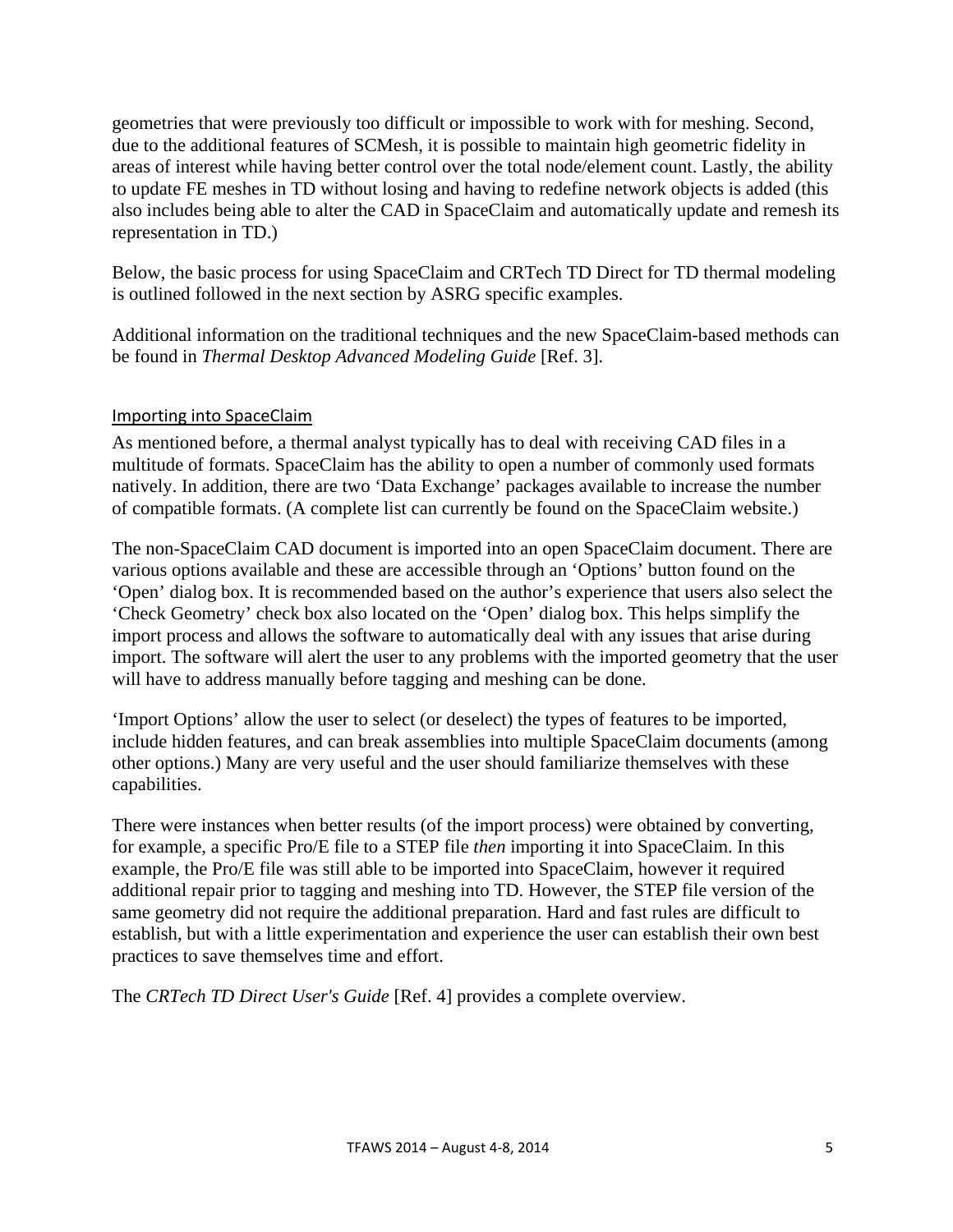## Repair & Defeaturing/Simplification

This step is greatly simplified by the direct modeling capabilities of SpaceClaim. It should be noted that most CAD packages that users will be familiar with are referred to as 'parametric modelers'. With parametric modeling software (e.g. Pro/E, SolidWorks) geometries are created by steps that build up the components of the model. This approach, also referred to as historybased modeling, yields components that are tied to constraints, relations, and other dependencies. Such models are hard to modify without changing (usually) many of these rules. This also requires a certain level of mastery of the software. With direct modeling, or history-less modeling, a user can change geometries and features on the fly.

It is this nature that makes this type of software very appealing for a thermal analysis. Not only can it accommodate CAD files from many different packages, but most users find the tools highly intuitive. This reduces the need to invest a large amount of time and effort learning multiple software packages and allows the analyst to make modifications quickly and easily without having to understand how the original CAD was produced, or its 'design intent'.

| 司房<br>$\begin{array}{ c c c c c } \hline \mathbf{C}^{\perp} & \mathbf{W} & \mathbf{W} & \mathbf{W} \end{array} \begin{array}{ c c c c c } \hline \mathbf{W} & \mathbf{W} & \mathbf{W} & \mathbf{W} \end{array}$<br><b>ACT</b><br>$\ddot{\phantom{1}}$ |                                                             |                               |         |        |         |           |                                     |  | TD Direct - INSUL_FLT - SpaceClaim Engineer |                            |      |           |      |           |                         |                                                |  |          |                                                                                    |                                                   |                            |
|-------------------------------------------------------------------------------------------------------------------------------------------------------------------------------------------------------------------------------------------------------|-------------------------------------------------------------|-------------------------------|---------|--------|---------|-----------|-------------------------------------|--|---------------------------------------------|----------------------------|------|-----------|------|-----------|-------------------------|------------------------------------------------|--|----------|------------------------------------------------------------------------------------|---------------------------------------------------|----------------------------|
| File                                                                                                                                                                                                                                                  | Design<br>Insert                                            | Detail                        | Display |        | Measure |           | Repair                              |  | Prepare                                     | <b>Sheet Metal</b>         |      | Thermal   |      |           |                         |                                                |  |          |                                                                                    |                                                   |                            |
| u<br>Paste                                                                                                                                                                                                                                            | Home -<br><b>E</b> Plan View <b>S</b> Pan<br>a<br><b>RG</b> | Spin -<br>Q <sub>2</sub> Zoom |         |        |         | $\bullet$ | $Z \cup Z \cup Z$<br>7 个田<br>OODARX |  | 図<br>团<br>$\bullet$                         | <b>Select</b><br>$\bullet$ | Pull | K<br>Move | Fill | S<br>☎    | $\mathbb{R}$<br>Combine | Split Body<br>Split Face<br><b>Cra</b> Project |  |          | Shell<br><b>G</b> Offset<br>$\frac{8}{30}$<br>$rac{888}{888}$ $\frac{1}{2}$ Mirror | Tangent SRigid<br><b>B</b> Align<br><b>Orient</b> | <b>El</b> Gear<br>& Anchor |
| Clipboard                                                                                                                                                                                                                                             | Orient                                                      |                               |         | Sketch |         |           |                                     |  | Mode                                        | Edit                       |      |           |      | Intersect |                         | Create                                         |  | Assembly |                                                                                    |                                                   |                            |

**Figure 3. Design tools used to modify geometry.** 

As suggested by the design tool bar (Figure 3), tools are simple and intuitive. For tools with additional features, context sensitive buttons appear in the work space once the primary tool is selected and a complete description of the functionality of the additional features will appear by hovering the pointer over each button.

In the author's experience, many features could be adequately modified with just the 'PULL' tool. This tool allows, as is typically required for preparing a thermal model, holes and fillets to be selected and deleted without affecting any other aspect the geometry (or your ability to change it).

For geometries that require additional modifications or for assemblies the analyst would like to create for import into TD, other SpaceClaim tools are useful. The ribbons shown in Figure 4 show the types of tools available. A complete description on their use can be found in Ref. 4.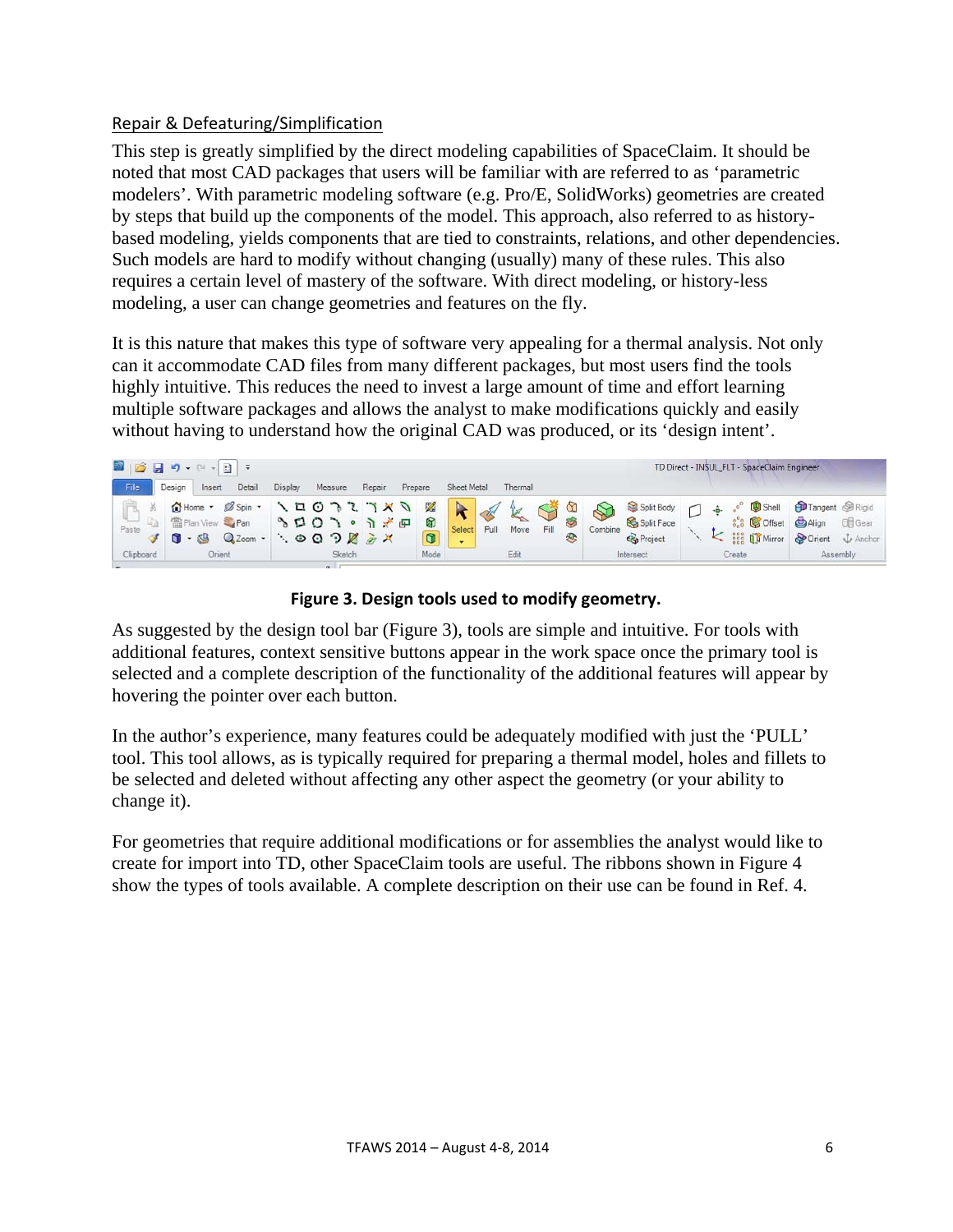|                                                                                   | 凤<br>B                                                                              | $17 - 11$<br>$\frac{1}{2}$<br>$\ddot{=}$                                             |                                          |                                                        |                                     |                                             |                                                      |                      |  |  |  |
|-----------------------------------------------------------------------------------|-------------------------------------------------------------------------------------|--------------------------------------------------------------------------------------|------------------------------------------|--------------------------------------------------------|-------------------------------------|---------------------------------------------|------------------------------------------------------|----------------------|--|--|--|
|                                                                                   | File<br>Design                                                                      | Detail<br>Insert                                                                     | Measure<br>Display                       | Repair<br>Prepare                                      | Sheet Metal<br>Thermal              |                                             |                                                      |                      |  |  |  |
|                                                                                   | Home -<br><b>雷Plan View</b><br>$\mathbf{D}$ + $\mathbf{D}$<br>Orient                | Mass Properties<br>$\mathbb{P}$<br>Check Geometry<br>Measure<br>Clearance<br>Inspect | Curves<br><b>Volumes</b><br>Interference | Normal Survature<br>Dihedral<br><b>RA</b> Grid         | Draft<br>$\leq$ Stripes<br>Quality  | ſ.<br>Deviation                             |                                                      |                      |  |  |  |
| 彦<br>ы<br>$\mathbf{F}$<br>$\star$                                                 | $\mathbf{C}$<br>$\frac{1}{2}$<br>$\bar{\star}$<br>$\star$                           |                                                                                      |                                          |                                                        |                                     | TD Direct - INSUL FLT - SpaceClaim Engine   |                                                      |                      |  |  |  |
| File<br>Design                                                                    | Detail<br><b>Display</b><br>Insert                                                  | Repair<br>Measure                                                                    | Prepare                                  | <b>Sheet Metal</b><br>Thermal                          |                                     |                                             |                                                      |                      |  |  |  |
| Home -<br>需Plan View<br>0.3                                                       | Stitch<br>Gaps<br>Zoom to Fit<br>Missing Faces                                      | Split Edges<br>Inexact Edges                                                         | Duplicates<br>Extra Edges                | Curve Gaps Curves<br>Small Curves Fit Curves           |                                     | Small Faces                                 | Merge Faces Tangency Relax<br>Simplify<br>Straighten |                      |  |  |  |
| Orient                                                                            | Solidify<br>Navigate                                                                | Fix                                                                                  |                                          | <b>Fix Curves</b>                                      |                                     | Adjust                                      |                                                      |                      |  |  |  |
| $\mathbb{B}$<br>$\blacksquare$<br>$\mathbf{r}$<br>File<br>Design                  | 目<br>$ \left( -1 \right)$<br>$\overline{\mathbf{v}}$<br>Detail<br>Display<br>Insert | Repair<br>Measure                                                                    | Sheet Metal<br>Prepare                   | Thermal                                                |                                     | TD Direct - INSUL FLT - SpaceClaim Engineer |                                                      |                      |  |  |  |
| Home -<br><b>雷Plan View</b><br>Volume<br>$\mathbf{0} \cdot \mathbf{C}$<br>Extract | o <sup>*</sup> Spot Weld<br>Midsurface<br><b>B</b> Enclosure                        | Split By Plane<br>S Extend<br>Rounds<br>SImprint                                     | Faces<br>Interference                    | Í<br>Create<br>Extract<br>Profiles<br><b>Co</b> Orient | Display<br><b>Identify</b><br>Holes | Move<br>Unroll<br>Orient<br>Mesh<br>Body    | Create<br>Workpiece                                  | G<br>Show<br>Contact |  |  |  |
| Orient                                                                            | Analysis                                                                            |                                                                                      | Remove                                   | Beams                                                  |                                     | Manufacturing                               |                                                      | CAE IS               |  |  |  |

**Figure 4. Toolbars used to repair, defeature, and simplify geometries.**

Many of these tools are useful for repairing small edges, slivers, missing surfaces and gaps that might be present that would ultimately cause the mesher to fail. Also, these tools can help make adjustments to assemblies to ensure that there is no overlap or interference that would also be problematic for the mesher or cause issues during thermal analysis in TD (especially radiation analysis.)

# Tagging

Tagging is the process by with information is added to features of the geometry for eventual use by TD or by the mesher during the process that exports the component/assembly to TD. These tags include submodel names, domains, thermophysical and optical property names (or aliases), radiation analysis group names, thickness (of a surface), orienters, and mesh controls. This ability is part of the functionality of CRTech TD Direct.

Tags are further differentiated into two categories: thermal and mesh. Thermal tags can be assigned to surfaces, solids, and individual faces of solids. These tags are carried over to TD for, for example, solid bodies that have a thermophysical property name (or alias) tag for a given property, then have the specifics of that property as it exists in that model's thermophysical property database assigned to the features with that tag. Note that tags can be updated in SpaceClaim, the geometry re-exported to TD, and then the new thermal tag will replace the previous one.

Another type of thermal tag that is useful is the 'domain' tag. These can be applied to a collection of edges, faces, surfaces, or solids. A good example of their utility is grouping faces in domain tag sets that can be later used in forms for, for example, heat loads or contactors. The domain tag sets would act as a place holders for the TO and FROM surfaces in these network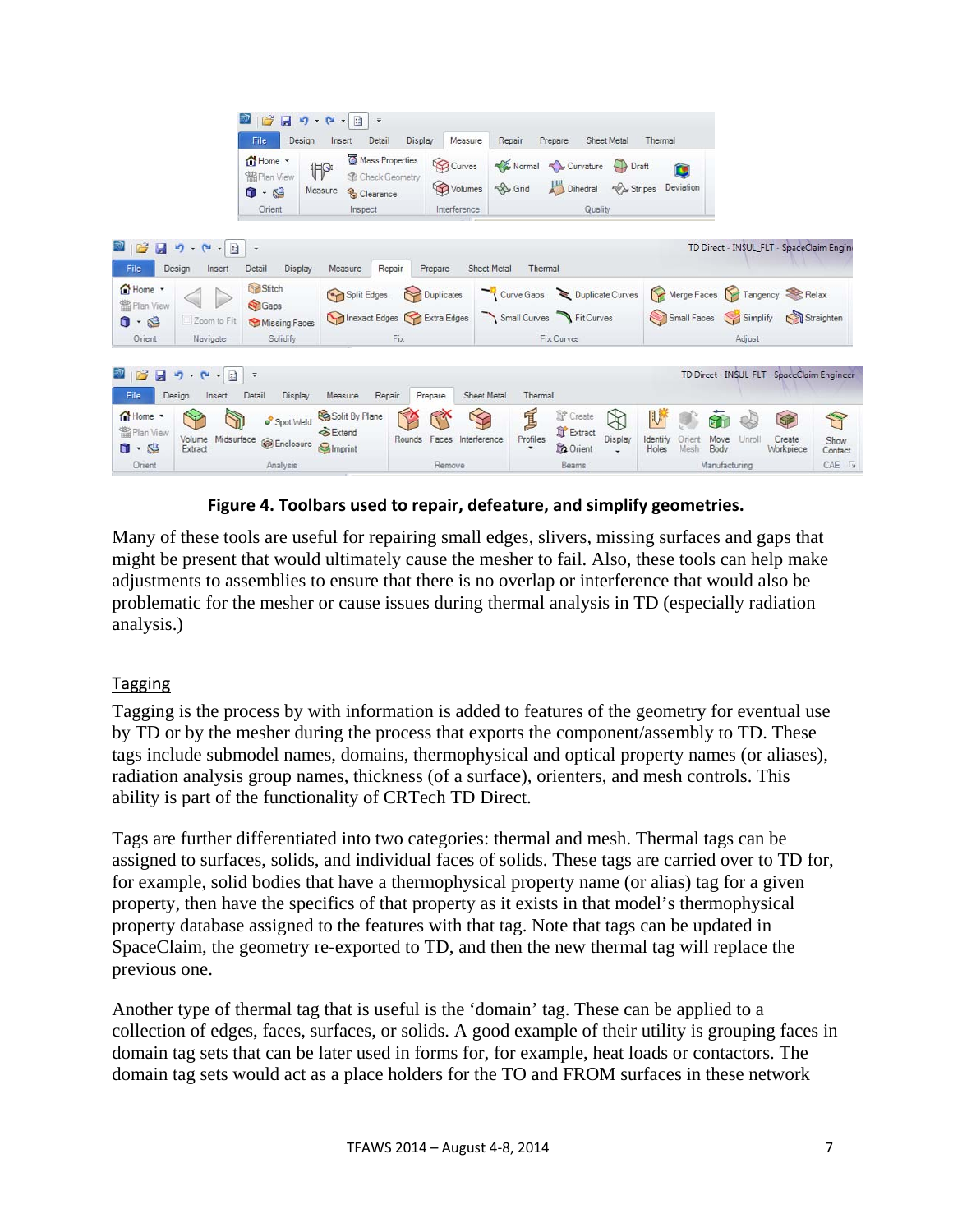objects forms. This is useful because the TO and FROM surfaces are now (post meshing) made up of a large number of 2D surface elements. It is also useful because, should the user want to modify the geometry in SpaceClaim or make changes to the mesh parameters (hence having the mesh regenerated and the previous elements deleted and regenerated with new elements and ID's), the network objects will now persist in TD with the domain tag set names still anchoring the object. Previously, using TDMesh, changing a mesh would result in loss of the elements populating the TO and FROM fields (even if you had collected them in an AutoCAD group) and if a TO and/or FROM field was left unpopulated then the network object would cease to exist.



### **Figure 5. Example of tags applied to outboard insulation block.**

The other type is a mesh tag. These may be global/default or local. Local mesh tags will override whatever the global settings is for a given edge, surface, solid, or face of a solid.

SCMesh provides far more options for controlling the generation of FE meshes than TD's native TDMesh. Mesh controls that are available include:

- Mesh Size (absolute or relative)
- Mesh Size Scaling  $(X, Y, and Z$  directions)
- Surface Mesh Type (Triangular or Ouad Dominant)
- Curvature Refinement & Lower Limits on Mesh Size of the Curve (absolute or relative)
- Ignore Small Features and Max Number of Nodes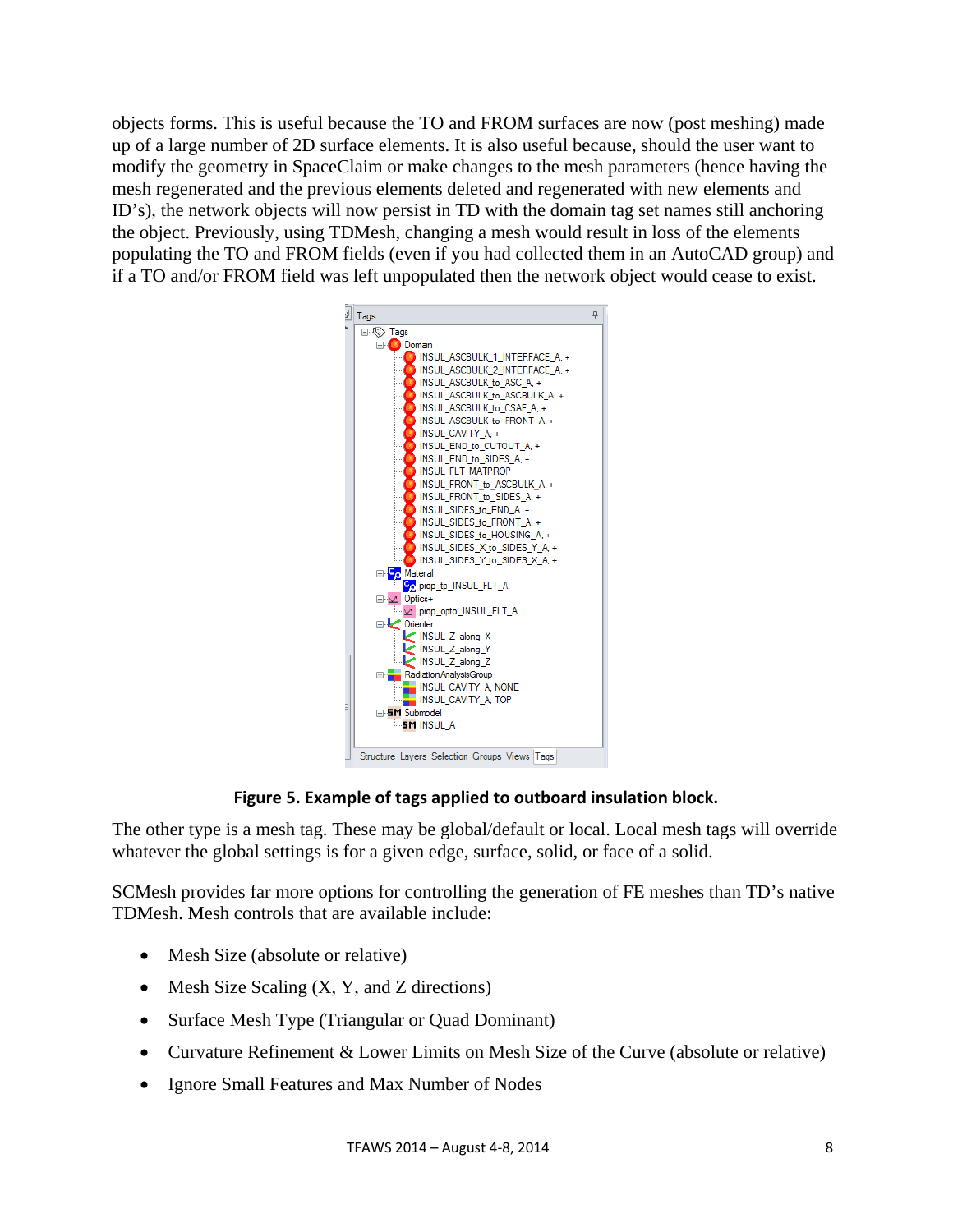• Mesh type for contacting Geometry (merged, independent, and matched)

Additionally, for local mesh controls, there is:

- Surface Mesh Type (quadrilateral)
- Swept Mesh
- Merge if imprinted (for contacting geometries)

Figure 5 (above) shows the tags that were created for a single insulation block. Addition details on this process can be found in Ref. 4.

### Meshing/Exporting to Thermal Desktop

Once the appropriate and desired tags have been added to the geometry in SpaceClaim, a TD Direct Imported must be created within Thermal Desktop. This is done from inside TD under 'TD Direct>Create Link' on the 'Thermal' pull-down menu. Here the user specifies the SpaceClaim file for the geometry of interest (it can still be open in SpaceClaim). A TD model can have multiple importers defined. They may be for multiple instances of the same geometry. They may be for completely different components prepped in SpaceClaim.

Once the initial synchronization takes place, the importer (a dynamic link between SpaceClaim and Thermal Desktop) may be moved to any location and any orientation in the TD thermal model. With each change made on the SpaceClaim side (geometry, tags) and subsequent resynch of the importer, a new mesh replaces the previous mesh at the location of the importer.

Note that when an importer and its associated mesh are created there are layers created in TD for 2D elements, 3D elements, the mesh controller (which appears and functions like those created for TDMesh), and the TD Direct Importer. An additional layer will be created should the user chose the option of including to import the solid model into the TD file. (This is thermally irrelevant, but sometimes is useful to import in to TD for the purpose of aligning geometries – a virtual "fit check".) The user may find it useful to change the visibility of these layers to facilitate different views during modification of the model or for post-processing purposes.

It is the synching of the TD Direct Importer that creates the mesh. The mesh is not present in the SpaceClaim file and cannot be viewed from there. Only the mesh control tags are readable in SpaceClaim, which provides the 'instructions' on how the mesh should be created in TD.

#### **ASRG‐BASED EXAMPLE**

The ASRG thermal model is a system level model. However, due to the fact that this model is used for assisting in the evaluation of the design and performance of hardware that is in the development phase, there are a number of details that researchers desired to have at a high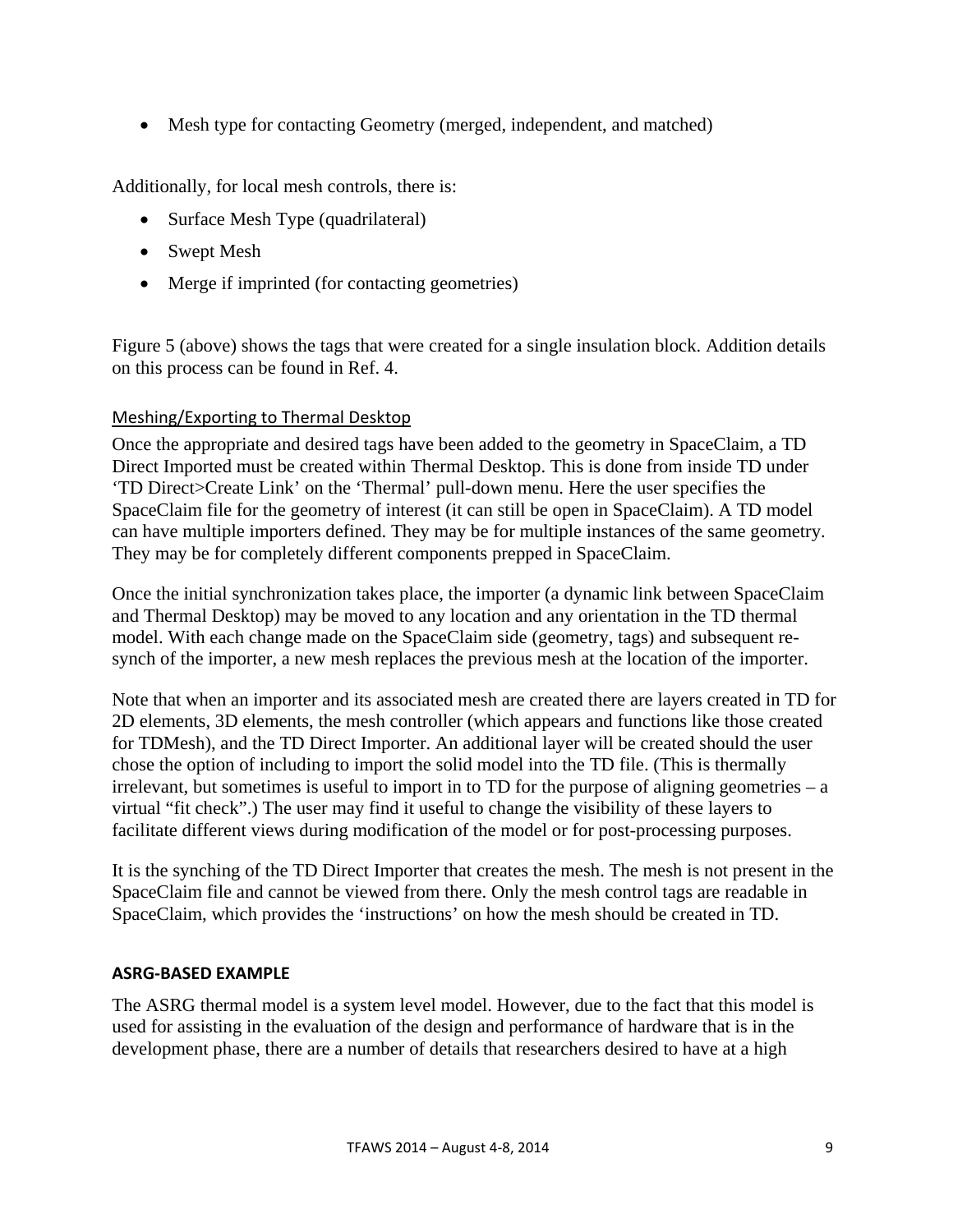fidelity. These include the heat collector, the cold-side adapter flange (CSAF), and the insulation block.

Dimensions of the ASRG components were based primarily on a Lockheed Martin created Pro/E solid model of the ASRG. Many components were easily modeled with TD FD primitives. Early versions of the model used such primitives to model the heat collector and the CSAF, and a TDMesh generated FE mesh was used for the insulation block but eventually all were replaced with SpaceClaim/TD Direct generated FE meshes.

#### Heat Collector

The heat collector is the component that connects and provides a conductive heat path from each GPHS to the heater head (hot end) of the adjacent ASC.

Shown below in Figure 6 is the raw CAD geometry. Also included is an image of how TD FD primitives were initially used to model this component.





Using the Pro/E design geometry, the component was defeatured in SpaceClaim. Thermally irrelevant features such as small holes, channels, and notches were removed (Figure 7). Such features would likely be difficult or impossible to mesh.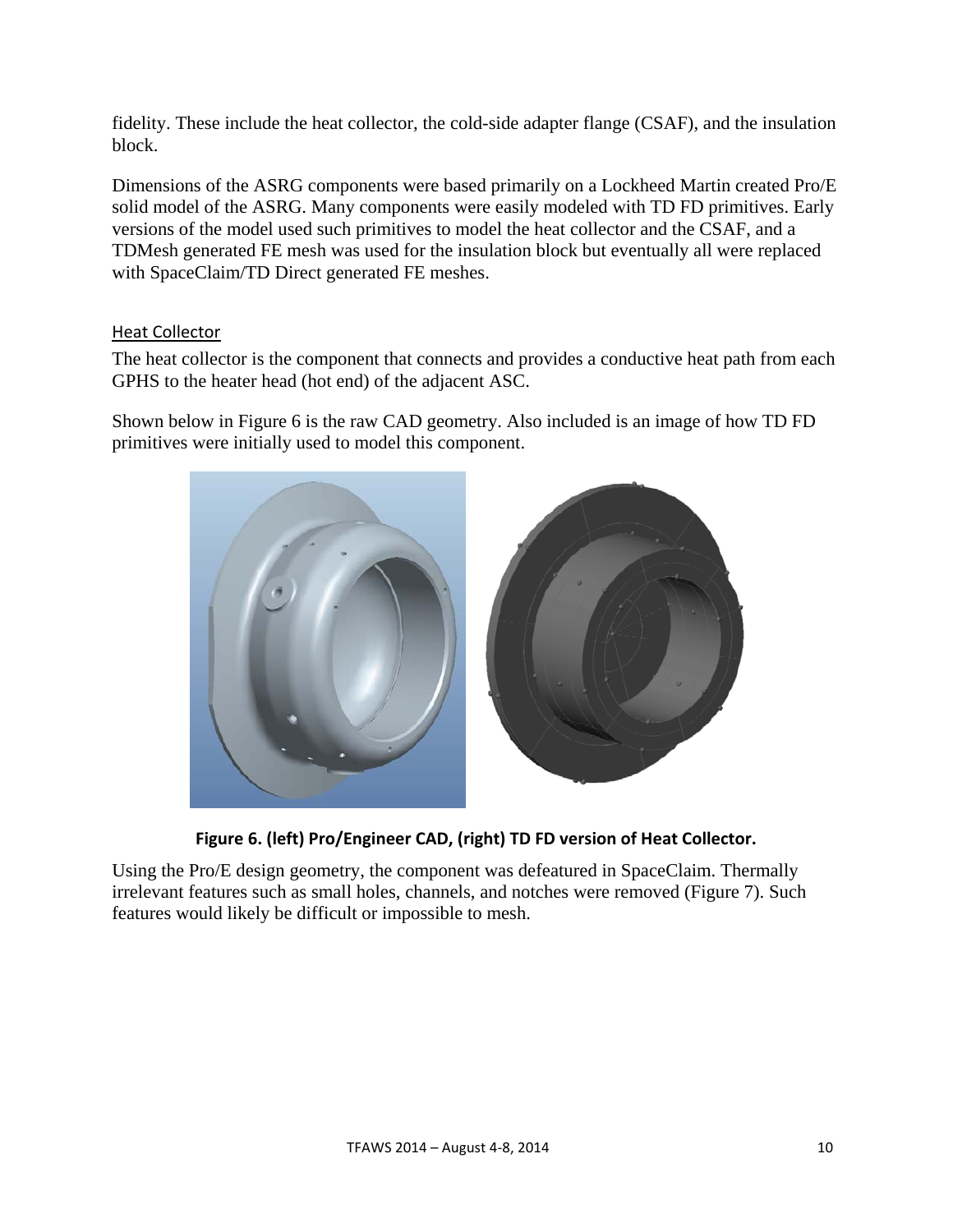

**Figure 7. Defeatured in SpaceClaim.**

This component is actually manufactured as two pieces: the body and the plate. In SpaceClaim, the single CAD geometry solid was split into two different but contacting pieces to allow assigning of two different material properties.

The plate and a body were meshed as two separate bodies. The mesh along their interface was matched and merged; in the actual hardware these components are brazed together. In the ASRG engineering unit, both of these subcomponents are made of the same material. In the flight unit, the plate and body are made from dissimilar materials. The ability to split the body, match and merge the nodes on the interface, and assigned different properties was made possible by SpaceClaim/TD Direct.

Additional tags were set to identify contact areas, material properties, and surface properties for when the part is meshed and exported to TD. (Again, this preparation of the component allows the part to be geometrically modified and/or re-meshed at will without having to make any changes to the model in TD. Changes will be automatically updated in TD once the user synchs the SpaceClaim/TD Direct link.)



**Figure 8. Meshed Heat Collector.**

Once this updated component was fully integrated into the ASRG model, analysis runs were made to compare with the results of the original TD FD heat collector. This run produced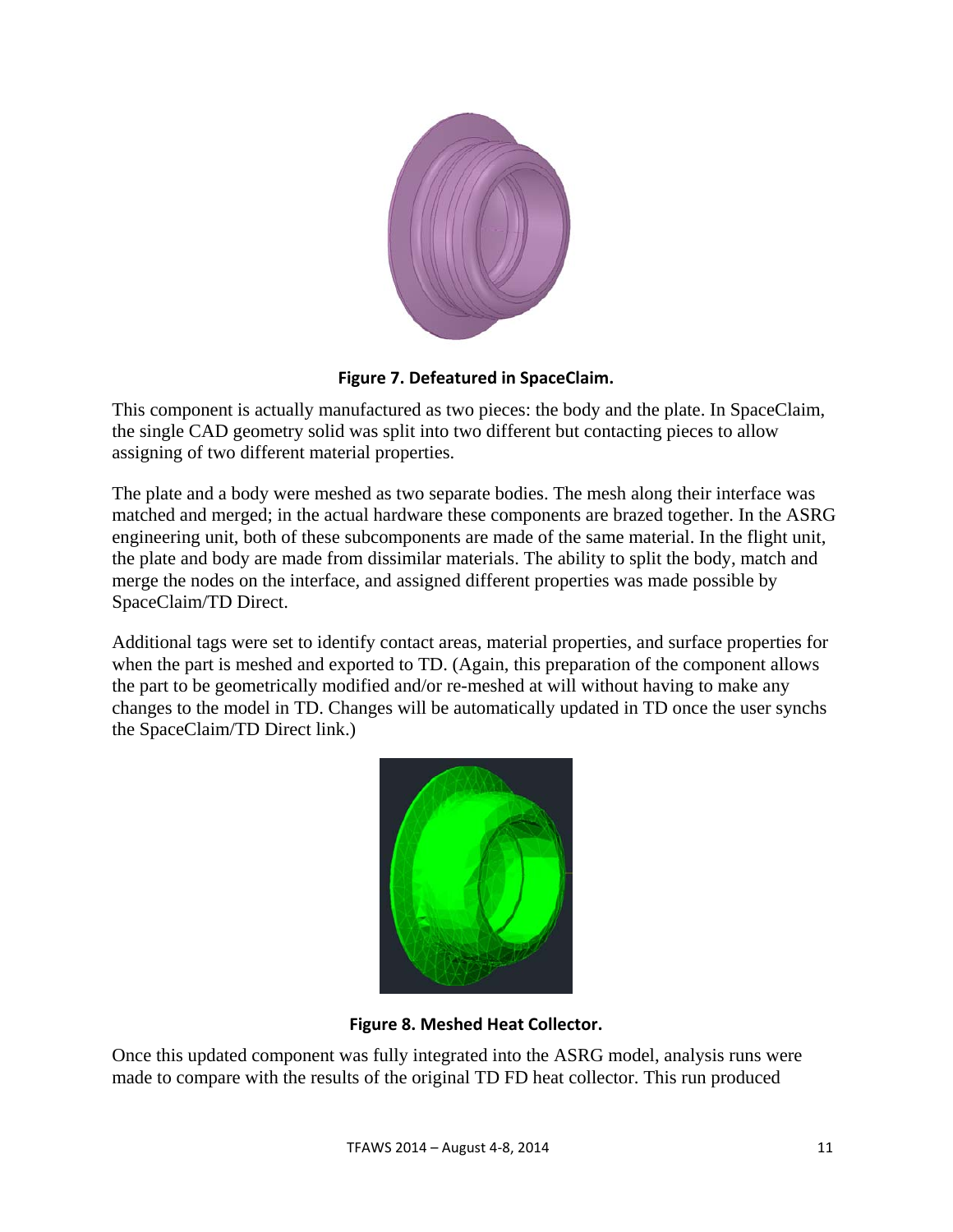identical result. The simple TD FD heat collector performed at the system level the same as the TD Direct FE version. However, it was noted that the higher fidelity version likely showed higher fidelity temperature gradients more representative of those experienced by the actual hardware.

The increased geometric fidelity also helped create a higher degree of confidence and buy-in from the researchers than the simplified TD FD heat collector did, which is an important consideration. In addition to that, the author found this relatively simple component an easy way to establish a process and work out the bugs before attempting the far more complex geometries of the CSAF and the insulation block.

# CSAF

The purpose of the CSAF is to provide a highly efficient heat path from the rejection side of the ASC to the housing/radiator. The CSAF consists of a copper-based exterior and an interior consisting of a dissimilar material.

Prior to the availability of SpaceClaim, one difficulty in modeling this geometry is that it is not possible to make a surface with a round hole in the TD environment (with a FD surface.) Instead, the design geometry was reduced to a thermal geometry of a 2D octagonal flange and a 3D FD cylindrical hub. AutoCAD polygons were created and polar arrayed to create the octagon. Using the 'Convert AutoCAD surfaces to node/elements' feature, a 2D FD mesh was created. A 3D FD cylinder was added to account for the hub of the CSAF. Overlapping nodes between adjacent 2D FD polygons were merged to complete the flange. Then nearby nodes on the inner circumference of the flange and the outer circumference of the hub were merged to complete the CSAF geometry.



**Figure 9. (left) Pro/Engineer CAD model, (right) TD FD CSAF.**

However, this solution to the modeling of the CSAF geometry leads to a second difficulty. The lack of a modeled interior did not allow for a way to account for the 'compound' thermal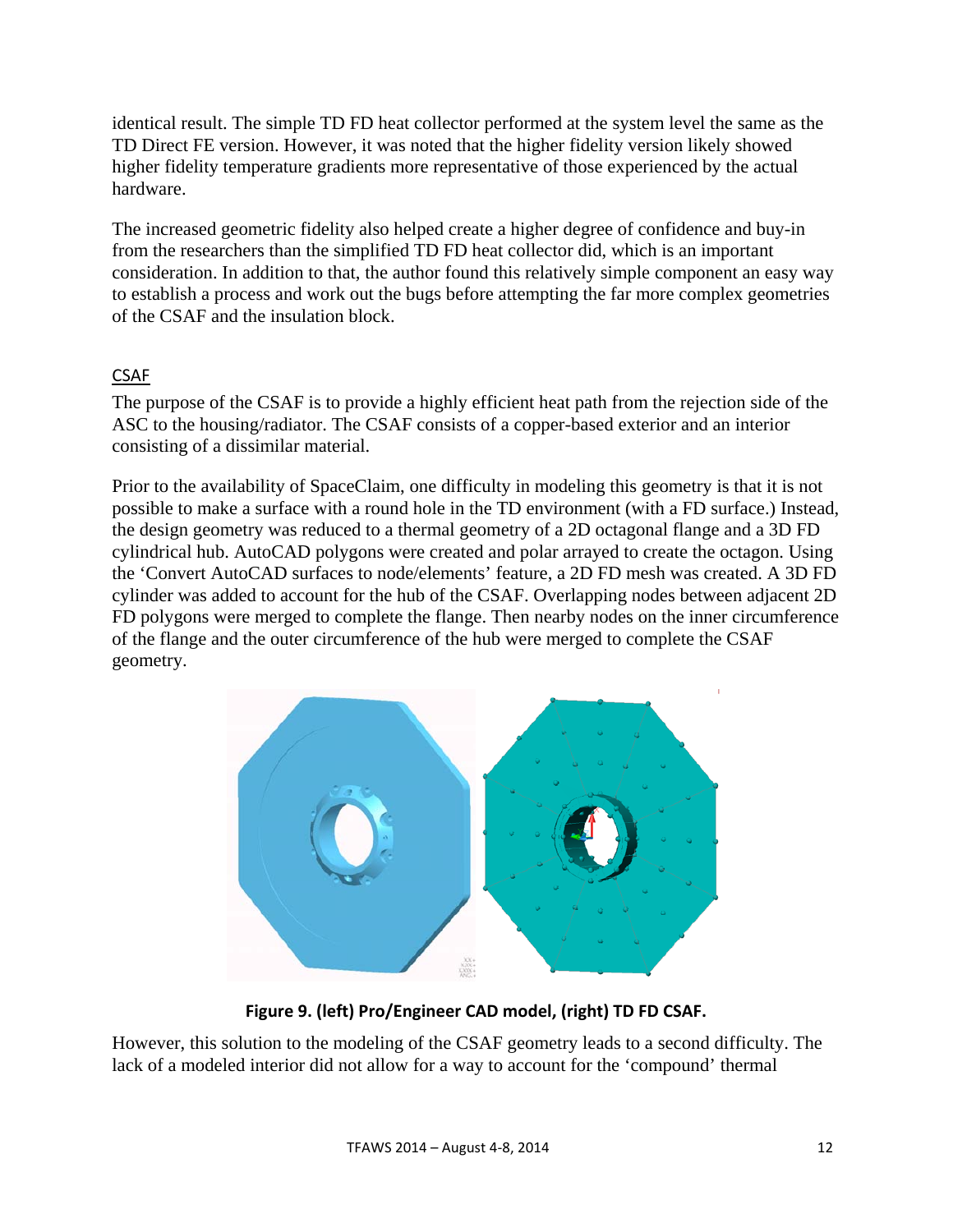conductivity of the CSAF. Therefore, a simplifying assumption was made. The thermal conductivity of the interior and the exterior parts of the CSAF were assigned to the flange (octagonal) and the hub (cylinder) geometries, respectively.

To replace this with a much higher fidelity SpaceClaim/TD Direct FE mesh, as in the previous section describing the heat collector, the original Pro/Engineer design geometry of the CSAF was imported, defeatured, tagged in SpaceClaim and then meshed and linked to the TD model. The SpaceClaim FE meshed (SCMesh) component replaced the previous TD FD CSAF (Figures 10, 11).



**Figure 10. (left) Exterior mesh – CSAF.**

Steady-state analysis was rerun to identify any differences in the thermal behavior of the remodeled component with the previous version. A much better view of how heat was conducted through this complex geometry was established. Also, the ability to trade different material properties or to study the effect of the contact conductance between the interior and the rest of the flange was now possible.

### Insulation Block

The insulation package surrounds hardware from the heat source support to the heater head of the ASC. Simply, its purpose is to minimize heat loss from the GPHS to the other hardware and the environment and to maximize heat available to the ASC.

For the ASRG engineering unit, the insulation package consists of eight separate pieces (per end) with five unique pieces (for the ASRG flight unit, 10 separate pieces, and five unique). Due to the geometric complexity of each piece and the many interfaces (contact areas) between them, a separate FE mesh was generated for each piece with TDmesh (see Figure 12). This proved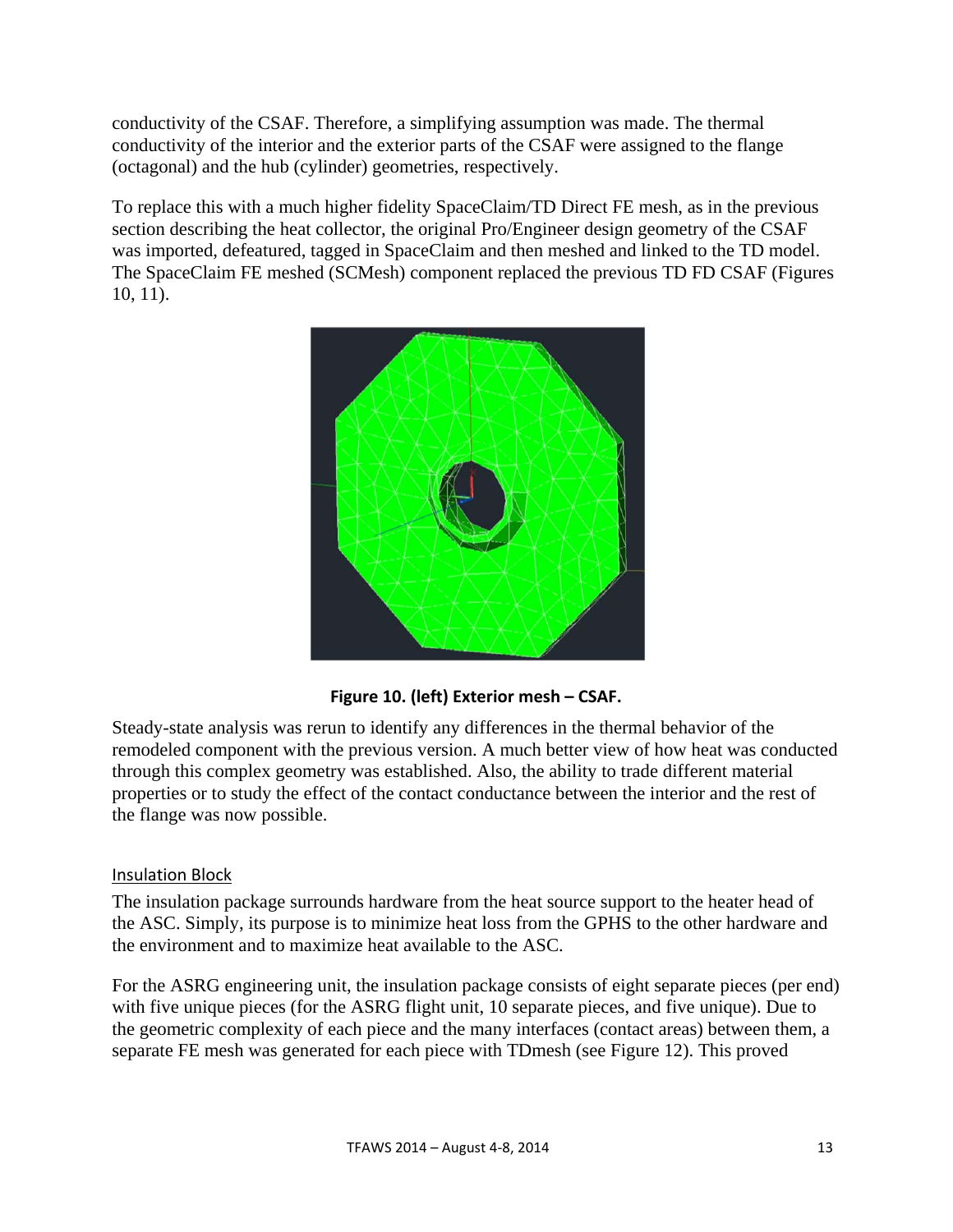extremely time-consuming and in the end replete with errors that caused the radiation analysis group for the interior cavity to miscalculate the radiative heat exchange.



**Figure 11. (left) CAD and (right) TDMesh generated insulation block.**

Later, using SpaceClaim/TD Direct, this geometry was revised to model heat transfer through the assembly and to provide better information about the temperature gradients across the insulation pieces.

The complexity of the insulation block required the use of SpaceClaim/TD Direct to work with assemblies and multiple instances. (Actually, both the heat collector and the CSAF have two instances in the ASRG thermal model. The following description of using this capability to import multiple instances of a component or assembly into TD can be extrapolated to those two previous cases.)

Each piece was individually imported into SpaceClaim from its native CAD file. This resulted in having five unique SpaceClaim documents from which to assemble one insulation block. These pieces are then inserted by the user in to a new SpaceClaim file and aligned using the assembly tools on the design tab.

Any components inserted into another file retain a dependency on the original SpaceClaim file. Should a change be made in the original file, then that is propagated down into the documents that piece was inserted into. This dependency can be broken. Here, once a single assembly consisting of all eight parts was completed and reviewed for alignment and relative positioning, the dependency to the higher level documents was broken. The assembly file was now independent.

As there are two instances of the insulation block in the ASRG, mesh control tags and thermal tags common to both instances were added to this "mother" file. Two new empty SpaceClaim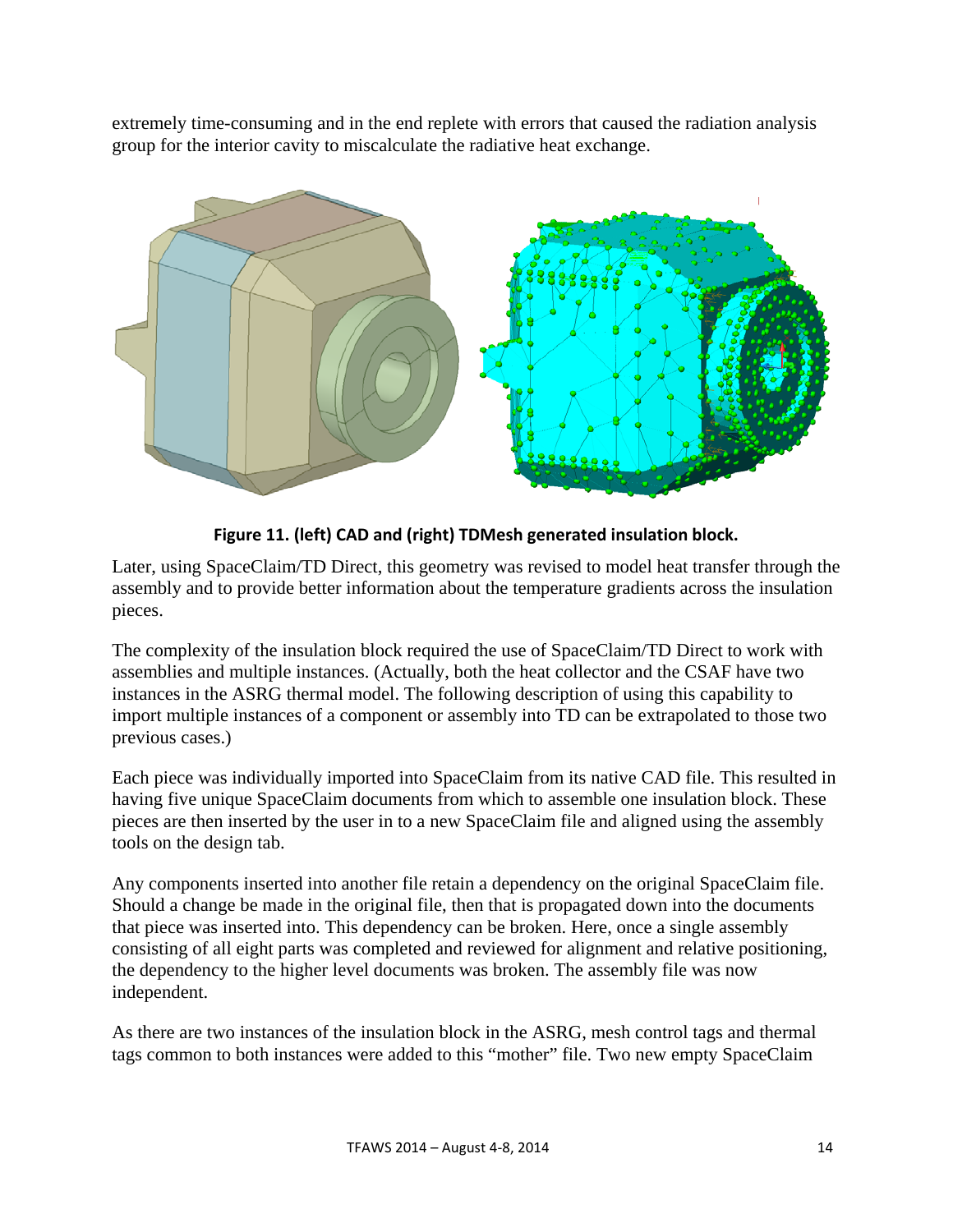documents were created. The assembly was inserted into each of the new files. From there the geometry in each file was marked-up with additional tags specific to the each instance.

Dependence is maintained between the mother assemble and its two instances. This allowed for changes to be made in the mother file that would then propagate to both instances. Later, after import into TD, changes in one file could easily find their way into the meshed geometries in the TD model by simply synchronizing each TD Direct Importer. (Note that each instance of the geometry will have its own TD Direct Importer placed in the appropriate location and orientation in the TD thermal model by the user. See Figure 12.



### **Figure 12. Two instances of the TD Direct generated FE meshes of the insulation block in TD**

In the case of the ASRG engineering unit, since the insulation block is an assembly of eight components, each piece comes into contact with two to six other pieces. Therefore, there are multitudes of contacting surfaces *within* the assembly. Contactors for these surfaces require that domain tag sets be generated that contain the faces to be used for each interface. With a little work (and a methodical naming convention) domain tag sets can be generated with SpaceClaim/TD Direct that will be available in TD for populating the TO and FROM fields in the contactor form. See Figure 13 for an example of some of these interfaces and their associated contactors.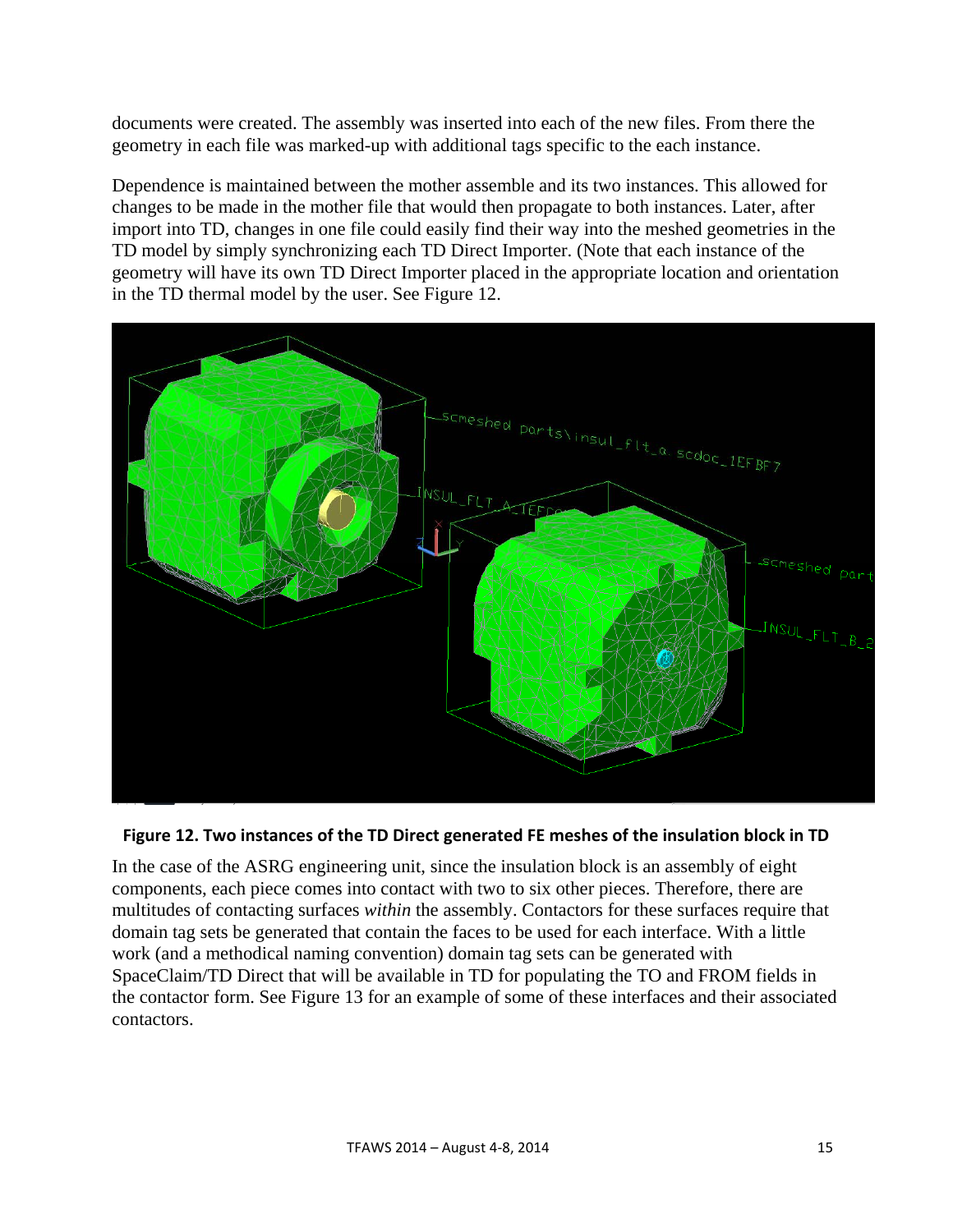

**Figure 13. Contactors w/ many interfacing surfaces can be defined with Domain Tag Sets.**

### **BEST PRACTICES/LESSONS LEARNED**

The previous sections contain a number of approaches, comments, and suggestions for employing SpaceClaim and TD Direct in your thermal Desktop modeling. No doubt many will find better processes or ways that better suit their task at hand. Ref.'s 2-4 provide a great deal of insight into the basic use of these software packages and a number of helpful examples that are more than enough to get anyone started.

However, the author can offer a few more suggestions to help a potential user move quickly along the learning curve.

- While studying the manuals, learn the terminology or 'lingo'. The author has suffered by too often creating his own and this only added to the challenges in learning a new software tool. (Bad habits are hard to break.)
- Go to the SpaceClaim website and go through the basic and intermediate tutorials. Most are less than five minutes. It is sufficient to use them as one needs them and not sit down and try to review them all before jumping into SpaceClaim with both feet.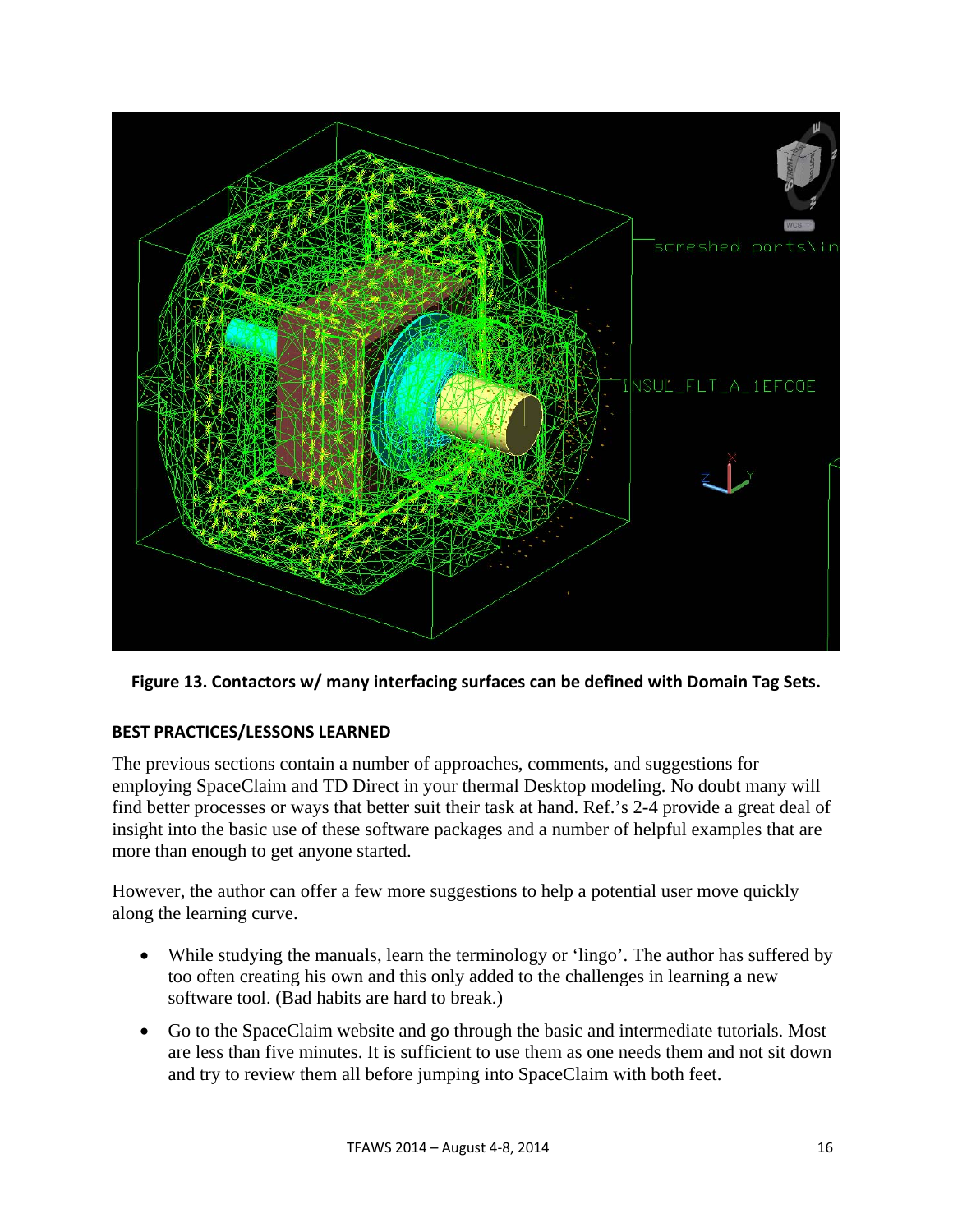- Go to the CRTech website and review the examples they have included as part of their marketing material. They are very basic but they do a good job of familiarizing the user with many of the capabilities and potential uses for the software.
- Stay organized. For each thermal model, create a sensible file/part naming scheme to allow the user to efficiently manage files for components, assemblies, and multiple instances of assemblies. This will be very useful should you start having multiple versions of the components/assemblies.
- Make sure you understand how SpaceClaim documents handle dependency between documents and how you can internalize or make external. (This discussion is beyond the scope of this document. See Ref. 4)
- The author uses a folder, kept at the same level as the .dwg file, for keeping all the SpaceClaim documents associated with that thermal model. Should one have to relocate a model (e.g. share it on another computer) then there will be no worries about paths changing. (When a TD Direct Importer is created, it is attached to a specific file at a specific location and can't be changed.) This is similar to the issue that many TD users have experienced when optical and thermophysical property files are in a separate folder, the model is moved, and then they can't be found by the program.
- Before taking on complex geometries, try simplified sample models that capture the essential features of the geometry you are attempting to work with. This can also be useful when sharing models with CRTech Tech Support for clarity and in some cases to avoid sharing proprietary or restricted information.
- Don't be afraid to pose question to CRTech support. Additionally, utilize their support forum on their website. At the moment there are few SpaceClaim related posts. It would be nice to see more questions and answers accumulate there as a resource for the community.
- Consider using SpaceClaim for new geometry creation. Unless you have a specific reason for wanting to use TD FD primitives, FE meshes are quick and easy to generate and later modify especially for complex models. SpaceClaim is also handy for importing and cleaning up geometries that you can then export to TD (via a TD Direct Importer) without generating a FE mesh. The resulting "geometry-only" import into TD can then be used as scaffolding for TD FD primitives.
- Share you experiences and get others in your organization to use and value this tool. No tool is a panacea, but SpaceClaim/TD Direct does a lot to enhance thermal model creation and analysis in Thermal Desktop. If utilized to its full extend it should be able to help the analyst increase their productivity and lessen their headaches. Helping to build a bigger user base can only improve everyone's experience and encourage CRTech to continue improving and enhancing the capabilities of this tool.

### **CONCLUSIONS**

The use of SpaceClaim/TD Direct provides a thermal analyst with the ability to worker faster and, hopefully, easier given the additional tools now available for import,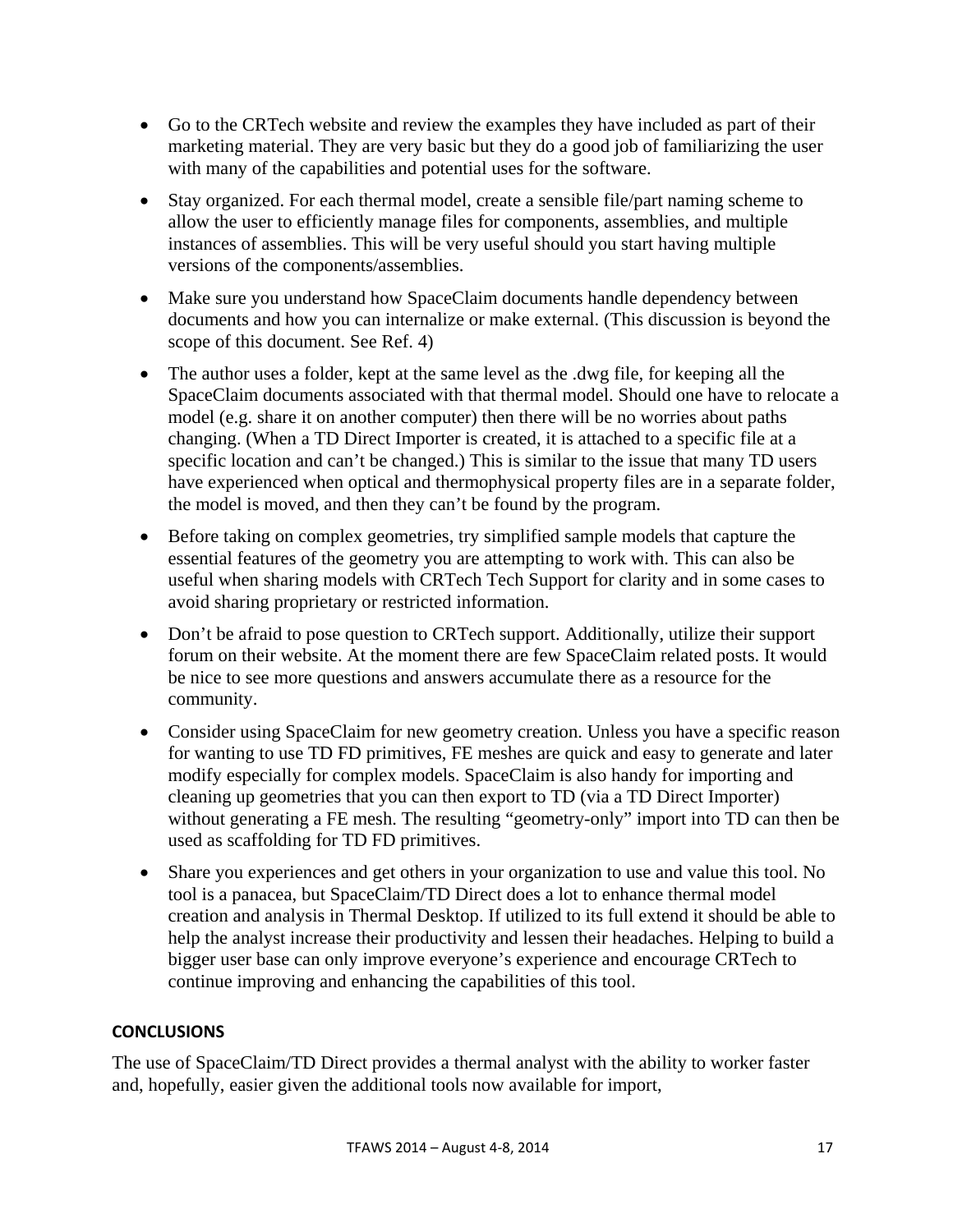defeaturing/simplification, and meshing. In some cases the results of a thermal model might not be any different than using the previous approach. But in many cases the analyst will be able to provide those analyses quicker and more efficiently.

For some modeling efforts, like the ASRG, the ability to easily maintain high fidelity with the original CAD model allows finer details of heat flow and temperature gradients to be resolved than would be in a more lumped model. In this particular case, researchers were interested in heat flow in a complex geometry of just a few watts.

As always, it is up to the analyst to understand the capabilities and limitations of the tools available. It is also up to them to judge how best to use those tools in an efficient manner to provide answers to the questions being asked through the analysis.

This overview of how SpaceClaim/CRTech TD Direct was employed in creating the ASRG thermal model is far from an extensive review of the capabilities of these tools. Nor is it is likely a very sophisticated use of the capabilities. Many more features not employed in these examples, like the ability to parametrically drive dimensions of the CAD geometry as TD symbols and have an automatic regeneration of the mesh based on those changes, are available. One can see how these can better automate the model generation and analysis processes.

Despite the ease of use and intuitive nature of the software, it is still advanced enough to create any geometry one would create in a parametric modeler. SpaceClaim is a full-featured 3D CAD software package; CRTech TD Direct is an add-on that allows for addition preparation, meshing, and provides a dynamic link to Thermal Desktop.

This software fills a need in the Thermal Desktop environment for import of non-native CAD files, the repair/defeaturing/simplification of those geometries, and the creation of far more sophisticated FE meshes than is possible with TDMesh for preserving high levels of geometric fidelity. In the more than two years the author has used these tools, additional features have come online that promise to extend the capabilities of the software and increase the efficiency of the analysis done with Thermal Desktop.

### **ACKNOWLEDGEMENTS**

The author wishes to thanks Xiao-Yen Wang and Paul Schmitz of GRC for their support and collaboration in developing this model and Duane Beach of GRC for his advice and support during this work. He would also like to thank those at Cullimore and Ring Technologies (CRTech) for their outstanding technical support, especially the efforts of (and the many virtual lessons from) Tim Panczak.

#### **NOMENCLATURE, ACRONYMS, ABBREVIATIONS**

- ASC Advanced Stirling Converter
- ASRG Advanced Stirling Radioisotope Generator